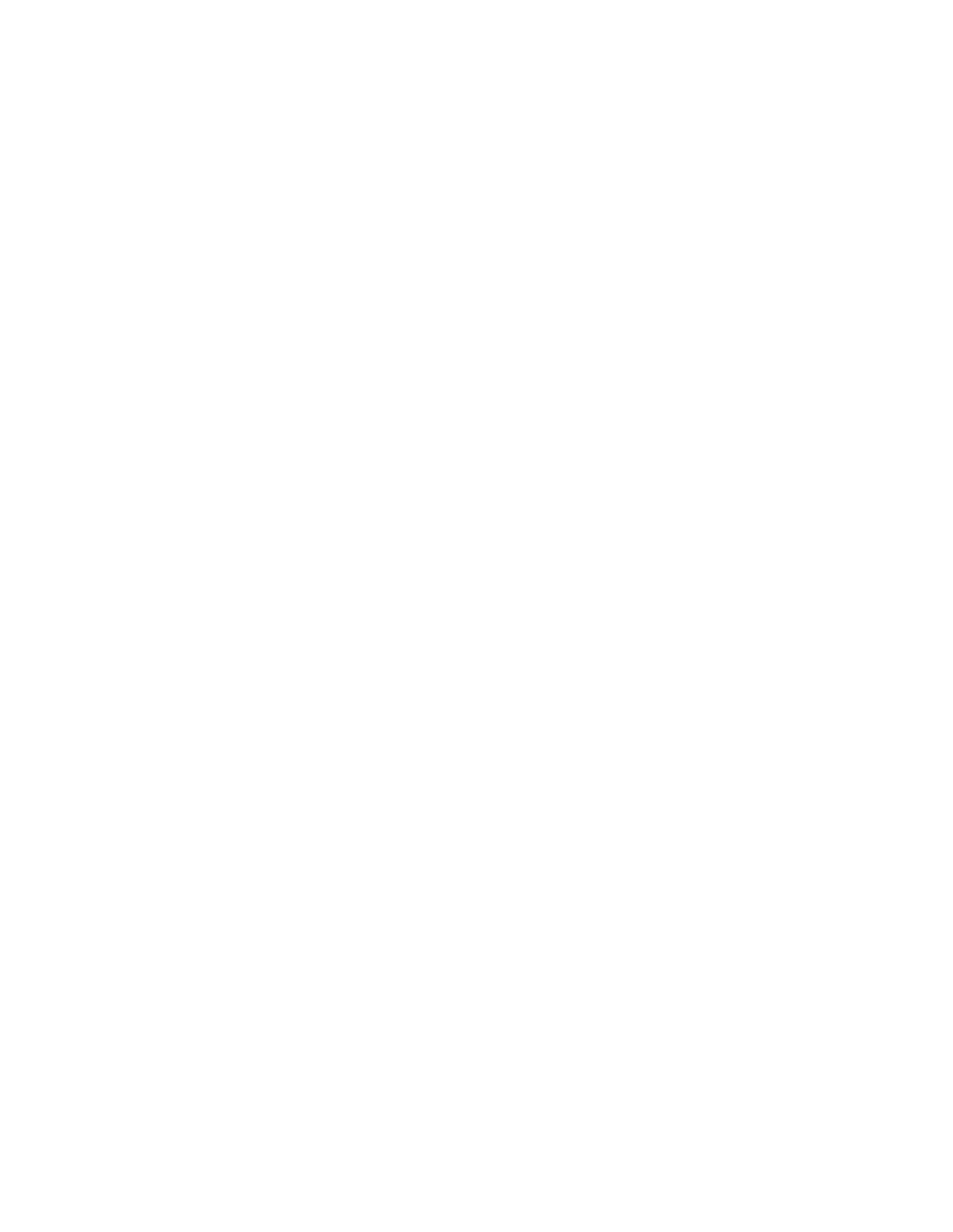

### Client Measurements



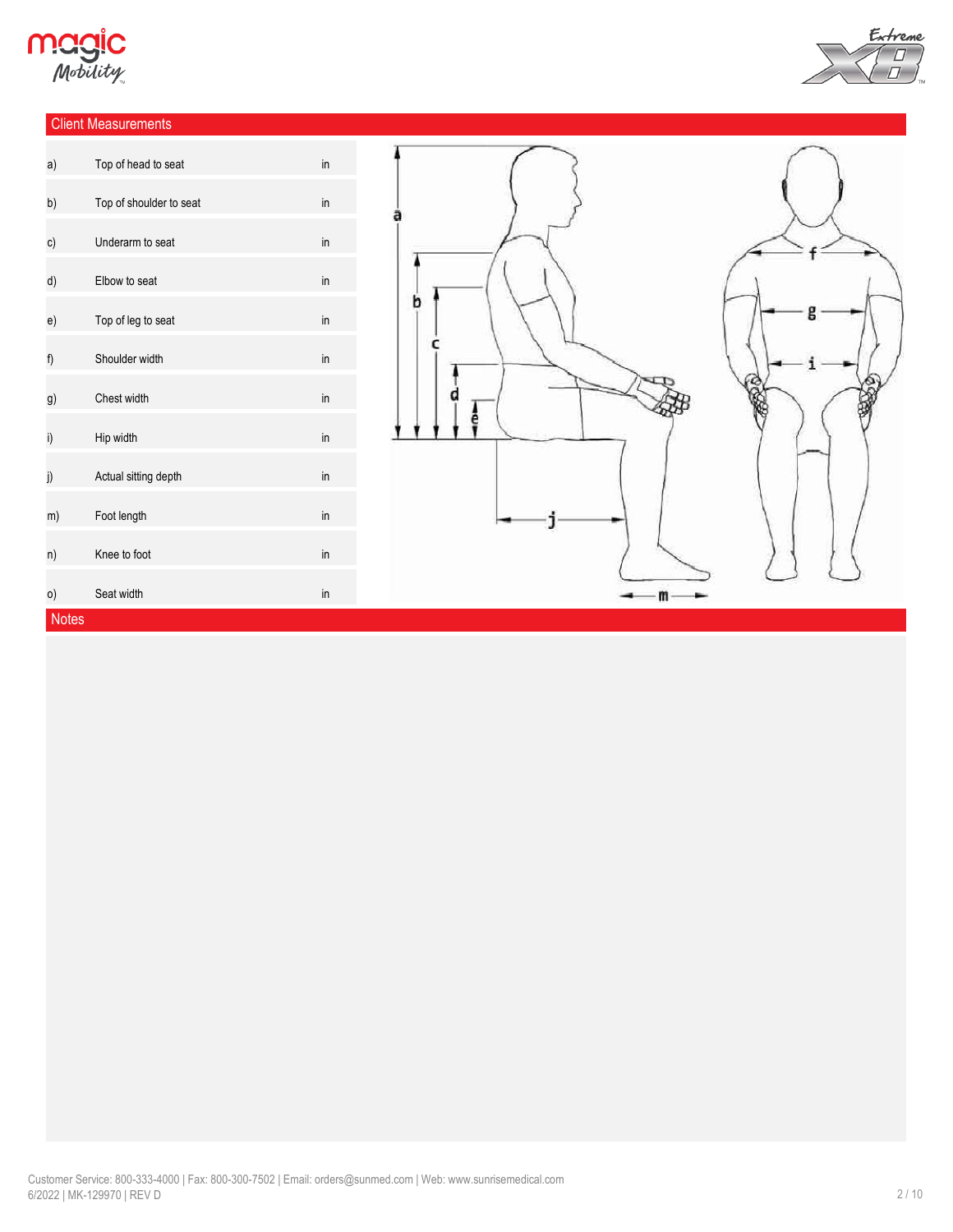



| $\vee$ OPTION                      | <b>HCPCS</b>                 | <b>DESCRIPTION</b>                                                          |                                                                               |                                                              |                                                                                                |    | <b>RETAIL</b> |  |
|------------------------------------|------------------------------|-----------------------------------------------------------------------------|-------------------------------------------------------------------------------|--------------------------------------------------------------|------------------------------------------------------------------------------------------------|----|---------------|--|
| <b>SEATING OPTIONS</b>             |                              |                                                                             |                                                                               |                                                              |                                                                                                |    | \$            |  |
| $\Box$ MM-RHBSB                    |                              | <b>REHAB Seat and Back</b> - Back canes and adjustable flat seat pan        |                                                                               |                                                              |                                                                                                |    |               |  |
| □ MM-MPSSB                         |                              |                                                                             | <b>MPS Seat and Back - Captain style seating</b>                              |                                                              |                                                                                                |    |               |  |
| MM-MPSBRHBS                        |                              |                                                                             | MPS Back and REHAB Seat - Captain style backrest and adjustable flat seat pan |                                                              |                                                                                                |    |               |  |
| <b>BASE</b>                        |                              |                                                                             |                                                                               |                                                              |                                                                                                |    |               |  |
| Frontier V4 FWD Base               |                              |                                                                             | End Item Number: EIMM                                                         |                                                              |                                                                                                |    | $\frac{1}{2}$ |  |
| $\Box$ MM-X8NP                     |                              |                                                                             |                                                                               | Magic Mobility - Extreme X8 No Power Seating Options         |                                                                                                |    | \$17,448.00   |  |
| $\Box$ MM-X8SP                     |                              |                                                                             | Magic Mobility - Extreme X8 Single Power Seating Options                      |                                                              |                                                                                                |    |               |  |
| $\Box$ MM-X8MP                     |                              |                                                                             | Magic Mobility - Extreme X8 Multi Power Seating Options                       |                                                              |                                                                                                |    |               |  |
| $\Box$ MM-X8NPHD                   |                              |                                                                             | Magic Mobility - Extreme X8 No Power Seating Options - HD                     |                                                              |                                                                                                |    |               |  |
| $\Box$ MM-X8SPHD                   |                              | Magic Mobility - Extreme X8 Single Power Seating Options - HD               |                                                                               | \$17,448.00                                                  |                                                                                                |    |               |  |
| $\Box$ MM-X8MPHD                   |                              |                                                                             |                                                                               | Magic Mobility - Extreme X8 Multi Power Seating Options - HD |                                                                                                |    | \$17,448.00   |  |
| MM-X8NPC                           |                              | Magic Mobility - Extreme X8 No Power Seating Options - MPS (Captain)        |                                                                               | \$17,448.00                                                  |                                                                                                |    |               |  |
| $\Box$ MM-X8SPC                    |                              | Magic Mobility - Extreme X8 Single Power Seating Options - MPS (Captain)    |                                                                               |                                                              |                                                                                                |    |               |  |
| $\Box$ MM-X8MPC                    |                              | Magic Mobility - Extreme X8 Multi Power Seating Options - MPS (Captain)     |                                                                               | \$17,448.00                                                  |                                                                                                |    |               |  |
| MM-X8NPCHD                         |                              | Magic Mobility - Extreme X8 No Power Seating Options - HD MPS (Captain)     |                                                                               | \$17,448.00                                                  |                                                                                                |    |               |  |
| $\Box$ MM-X8SPCHD                  |                              | Magic Mobility - Extreme X8 Single Power Seating Options - HD MPS (Captain) |                                                                               | \$17,448.00                                                  |                                                                                                |    |               |  |
| MM-X8MPCHD                         |                              | Magic Mobility - Extreme X8 Multi Power Seating Options - HD MPS (Captain)  |                                                                               |                                                              |                                                                                                |    |               |  |
| Shroud Color                       |                              |                                                                             | \$                                                                            |                                                              |                                                                                                |    | \$            |  |
| $\Box$ MM-BKSHRD                   | Midnight Black Shroud Color  |                                                                             | <b>NC</b>                                                                     | MM-GNSHRD                                                    | Clover Green Shroud Color                                                                      |    | NC            |  |
| MM-BLSHRD                          | Ocean Blue Shroud Color      |                                                                             | NC.                                                                           | $\Box$ MM-TGSHRD                                             | Tangerine Shroud Color                                                                         |    | NC            |  |
| MM-RDSHRD                          | Fire Engine Red Shroud Color |                                                                             | <b>NC</b>                                                                     | MM-CMSHRD                                                    | Camouflage Shroud Color                                                                        | \$ | 540.00        |  |
| Battery & Charger                  |                              |                                                                             |                                                                               |                                                              |                                                                                                |    | \$            |  |
| $\Box$ MM-BAT24G                   | E2363                        |                                                                             | Group 24 Gel Battery (Pair) - Installed                                       |                                                              |                                                                                                | \$ | 932.00        |  |
| Charger                            |                              |                                                                             |                                                                               |                                                              |                                                                                                |    | \$            |  |
| MM-BATCHG                          |                              | <b>Battery Charger</b>                                                      |                                                                               |                                                              |                                                                                                |    | <b>NC</b>     |  |
| <b>Drive Wheels</b>                |                              |                                                                             |                                                                               |                                                              |                                                                                                |    | \$            |  |
| $\Box$ MM-ATDW                     |                              |                                                                             | All Terrain Drive Wheels and Tires                                            |                                                              |                                                                                                |    | <b>NC</b>     |  |
| Tie Downs                          |                              |                                                                             |                                                                               |                                                              |                                                                                                |    | \$            |  |
| MM-X8TRNST                         |                              |                                                                             | Crash Tested X8 Tie Down Kit                                                  |                                                              |                                                                                                | \$ | 702.00        |  |
| <b>Additional Base Function</b>    |                              |                                                                             |                                                                               |                                                              |                                                                                                |    | \$            |  |
| MM02944                            |                              |                                                                             |                                                                               |                                                              | Directional Lock X8 Base - Used to reverse in straight line. Must be ordered with SFCK or MFCK |    | \$1,781.00    |  |
| <b>Optional Drive Tire Options</b> |                              |                                                                             |                                                                               |                                                              |                                                                                                |    | \$            |  |
| $\Box$ MM-TS4                      |                              |                                                                             |                                                                               | Tire Sealant for 2 Pneumatic Drive Tires                     |                                                                                                | \$ | 67.00         |  |
| <b>Base Accessories</b>            |                              |                                                                             |                                                                               |                                                              |                                                                                                |    | \$            |  |
| $\Box$ MM-01595                    |                              | Jack for Drive Tire                                                         |                                                                               |                                                              |                                                                                                | \$ | 180.00        |  |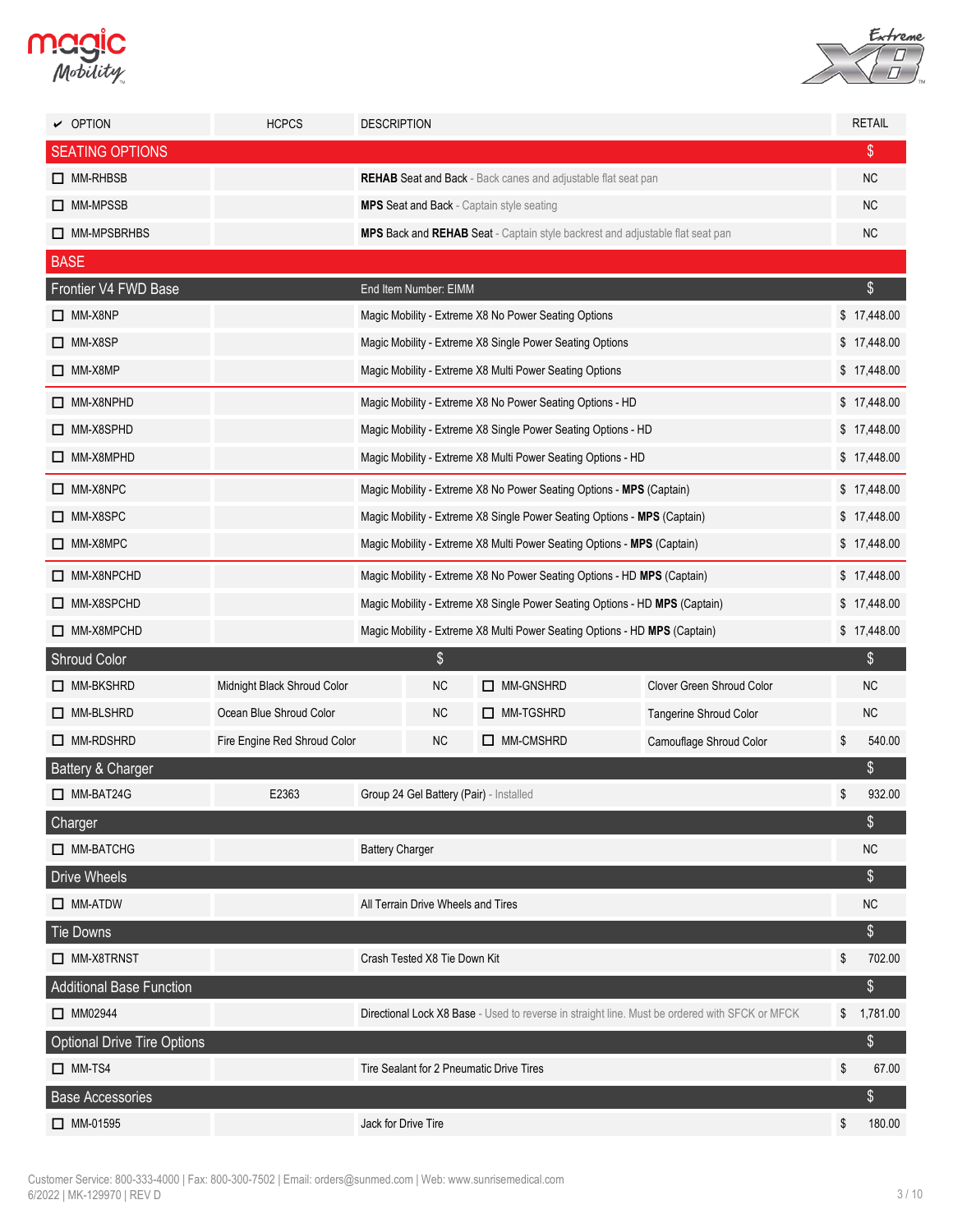



| <b>SEATING: SEATING SYSTEM</b>                                                   |              |                                                                                                  |              |               |
|----------------------------------------------------------------------------------|--------------|--------------------------------------------------------------------------------------------------|--------------|---------------|
| $\sim$ OPTION                                                                    | <b>HCPCS</b> | <b>DESCRIPTION</b>                                                                               |              | <b>RETAIL</b> |
| No Power Seat Options                                                            |              |                                                                                                  |              | \$            |
| $\Box$ MM-NP                                                                     |              | No Power Seating System - 400 lb. weight capacity                                                | \$           | 3,675.00      |
| $\Box$ MM-NPFO                                                                   |              | No Power Seating System with Power Functionality - 400 lb. weight capacity                       | \$           | 4,725.00      |
|                                                                                  |              | Required for lights, power recline, power legrest, steering lock, or future power seat functions |              |               |
| <b>Power Tilt</b>                                                                |              |                                                                                                  |              | \$            |
| Utilized with Power Recline.                                                     |              |                                                                                                  |              |               |
| $\Box$ MM-TLT                                                                    | E1002        | 50° Power Tilt in Space - 340 lb. weight capacity                                                | \$           | 6,798.00      |
| <b>Power Seat Elevate</b>                                                        |              |                                                                                                  |              | \$            |
| Only available when Power Tilt or Power Tilt and Recline is selected.            |              |                                                                                                  |              |               |
| $\Box$ MM-ELVT                                                                   | E2300        | 12" Adjustable Seat Elevator - 340 lb. weight capacity                                           | $\mathbb{S}$ | 3,938.00      |
| Power Recline                                                                    |              |                                                                                                  |              | \$            |
| Utilized without Power Tilt. Requires No Power Seating with Power Functionality. |              |                                                                                                  |              |               |
| $\Box$ MM-PRMPS                                                                  | E1003        | 150° Power Recline for MPS Seating - 400 lb. weight capacity                                     | \$           | 4,836.00      |
| $\Box$ MM-PRRHB                                                                  | E1003        | 150° Power Recline with Shear Reduction for REHAB Seating - 400 lb. weight capacity              | \$           | 4,836.00      |
| Power Tilt and Recline                                                           |              |                                                                                                  |              | \$            |
| MM-TLTPRMPS                                                                      | E1006        | 50° Tilt & 150° Power Recline - MPS Seating - 340 lb. weight capacity                            |              | \$10,735.00   |
| $\Box$ MM-TLTPRRHB                                                               | E1007        | 50° Tilt & 150° Power Recline with Shear Reduction - REHAB Seating - 340 lb. weight capacity     |              | \$12,353.00   |
| <b>Power Seat Function</b>                                                       |              |                                                                                                  |              | \$            |
| $\Box$ MM-SFCK                                                                   | E2310        | Single Seat Function Control Kit - Must be selected if ordering 1 actuator function              | \$           | 1,573.00      |
| $\Box$ MM-MFCK                                                                   | E2311        | Multiple Seat Function Control Kit - Must be selected if ordering 2 or more actuator functions   | \$           | 3,203.00      |
| Seat To Floor Height                                                             |              |                                                                                                  |              | \$            |
| X8 Seat to Floor Heights start at 18.5" +/- 0.25"                                |              |                                                                                                  |              |               |
| $\Box$ MM-STFH                                                                   |              | Lowest Seat To Floor Height                                                                      |              | <b>NC</b>     |
| $\Box$ MM-STFH1                                                                  |              | Seat To Floor Height +1"                                                                         |              | <b>NC</b>     |
| $\Box$ MM-STFH2                                                                  |              | Seat To Floor Height +2"                                                                         |              | <b>NC</b>     |
| Power Seat Options                                                               |              |                                                                                                  |              | $\$\$         |
| $\Box$ MM-CRTL5JS                                                                |              | Ctrl+5 - 5 Button Box (Joystick Side) - For controlling power seat functions. Includes USB port  | S            | 843.00        |
| $\Box$ MM-CRTL5OS                                                                |              | Ctrl+5 - 5 Button Box (Opposite Side) - For controlling power seat functions. Includes USB port  | \$           | 843.00        |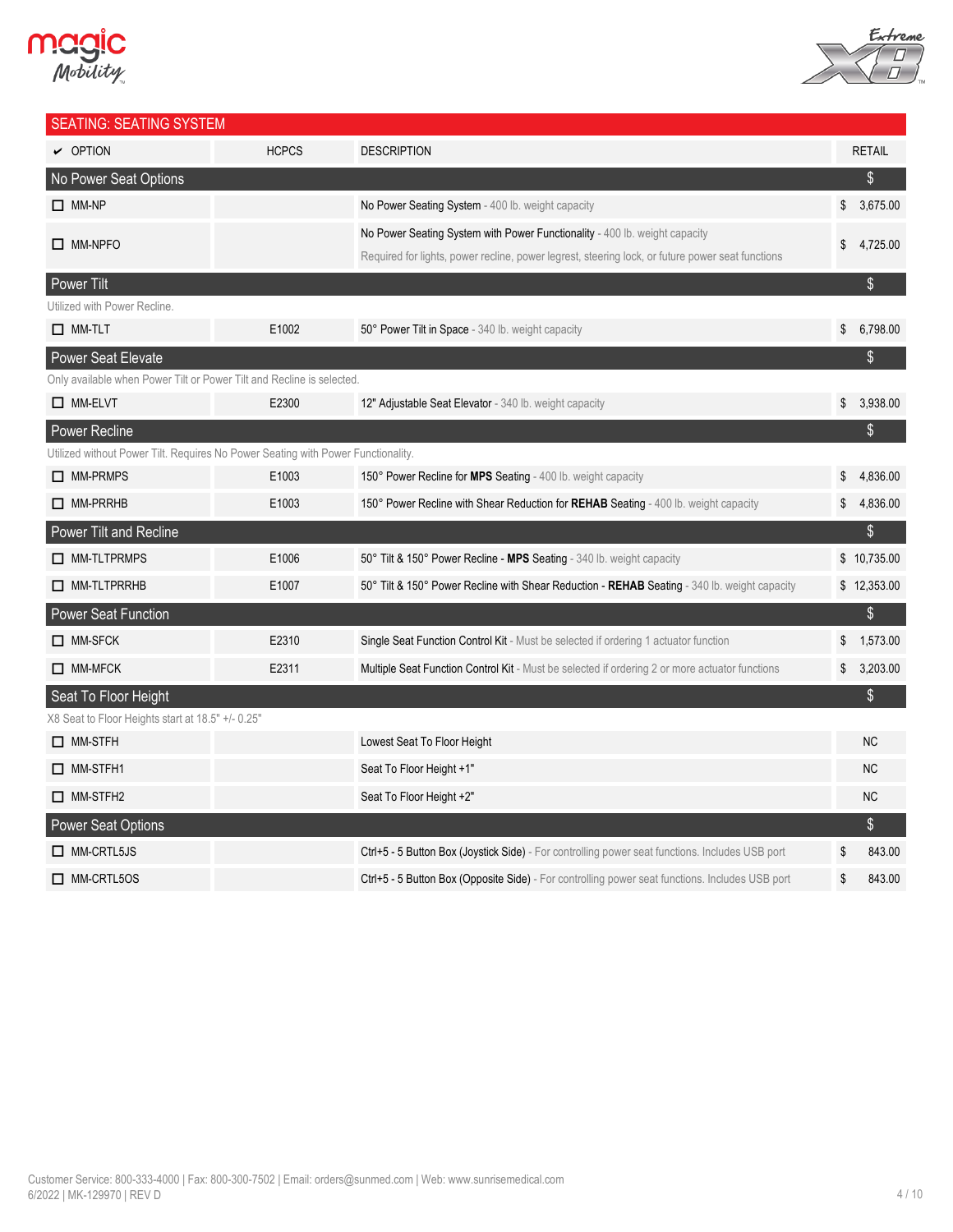# **MCgic**<br>Mobility



### SEATING: SEAT SIZES

| <u> JL, 111110: JL, 11 JILLU</u>                                                                                                        |              |                      |    |               |  |  |  |  |
|-----------------------------------------------------------------------------------------------------------------------------------------|--------------|----------------------|----|---------------|--|--|--|--|
| $\triangleright$ OPTION                                                                                                                 | <b>HCPCS</b> | <b>DESCRIPTION</b>   |    | <b>RETAIL</b> |  |  |  |  |
| MPS (Captain) Seat Cushion (width x depth)                                                                                              |              |                      |    |               |  |  |  |  |
| MPS Backrest can be paired with the REHAB flat pan. If flat pan is desired, omit the MPS cushion and select the desired REHAB flat pan. |              |                      |    |               |  |  |  |  |
| $\Box$ MM-01673                                                                                                                         |              | 16" x 16" Vinyl Seat |    | <b>NC</b>     |  |  |  |  |
| $\Box$ MM-01674                                                                                                                         |              | 16" x 18" Vinyl Seat |    | <b>NC</b>     |  |  |  |  |
| $\Box$ MM-01675                                                                                                                         |              | 18" x 16" Vinyl Seat |    | <b>NC</b>     |  |  |  |  |
| $\Box$ MM-01676                                                                                                                         |              | 18" x 18" Vinyl Seat |    | <b>NC</b>     |  |  |  |  |
| $\Box$ MM-01678                                                                                                                         |              | 18" x 20" Vinyl Seat |    | <b>NC</b>     |  |  |  |  |
| $\Box$ MM-01679                                                                                                                         |              | 20" x 18" Vinyl Seat |    | <b>NC</b>     |  |  |  |  |
| $\Box$ MM-01680                                                                                                                         |              | 20" x 20" Vinyl Seat |    | <b>NC</b>     |  |  |  |  |
| $\Box$ MM-01681                                                                                                                         |              | 22" x 18" Vinyl Seat | \$ | 411.00        |  |  |  |  |
| $\Box$ MM-01682                                                                                                                         |              | 22" x 20" Vinyl Seat | \$ | 411.00        |  |  |  |  |
| REHAB Flat Pan Seat Sizes - Adjustable in width and depth for most sizes                                                                |              |                      |    |               |  |  |  |  |

#### REHAB Seat Pan

Standard seat pan available 13-23" wide. Deep seat pan available 13"-23" wide.

| $\Box$ MM-02792STD           |            |            |            |            |                                                 | Standard Adjustable Flat Seat Pan - 13" to 19" deep                |            |            |            |            |            | <b>NC</b> |
|------------------------------|------------|------------|------------|------------|-------------------------------------------------|--------------------------------------------------------------------|------------|------------|------------|------------|------------|-----------|
| $\Box$ MM-02792DP            |            |            |            |            | Deep Adjustable Flat Seat Pan - 20" to 21" deep |                                                                    |            |            |            |            | \$         | 411.00    |
| Deep Seat Pan Extension Kits |            |            |            |            |                                                 |                                                                    |            |            |            |            |            |           |
| $\Box$ MM-05690              |            |            |            |            |                                                 | 23" Deep Seat Pan Extension Kit - Requires selection of MM-02792DP |            |            |            |            | \$         | 725.00    |
| $\Box$ MM-05741              |            |            |            |            |                                                 | 24" Deep Seat Pan Extension Kit - Requires selection of MM-02792DP |            |            |            |            | \$         | 725.00    |
| <b>REHAB Seat Width</b>      |            |            |            |            |                                                 |                                                                    |            |            |            |            |            |           |
| $\Box$ 13"                   | $\Box$ 14" | $\Box$ 15" | $\Box$ 16" | $\Box$ 17" | $\Box$ 18"                                      | $\Box$ 19"                                                         | $\Box$ 20" | $\Box$ 21" | $\Box$ 22" | $\Box$ 23" |            |           |
| <b>REHAB Seat Depth</b>      |            |            |            |            |                                                 |                                                                    |            |            |            |            |            |           |
| $\Box$ 13"                   | $\Box$ 14" | $\Box$ 15" | $\Box$ 16" | $\Box$ 17" | $\Box$ 18"                                      | $\Box$ 19"                                                         | $\Box$ 20" | $\Box$ 21" | $\Box$ 22" | $\Box$ 23" | $\Box$ 24" |           |

| SEATING: SEATBACK OPTIONS - SELECT ONE                    |                                                                |    |        |  |  |  |  |
|-----------------------------------------------------------|----------------------------------------------------------------|----|--------|--|--|--|--|
| MPS Backrest Options - Comes standard with Manual Recline |                                                                |    |        |  |  |  |  |
| <b>Breathable Cloth MPS Backrest</b>                      |                                                                |    |        |  |  |  |  |
| $\Box$ MM-01360                                           | <b>Cloth Backrest</b> - 16-20" wide and 22" tall               |    | NC.    |  |  |  |  |
| $\Box$ MM-01520                                           | <b>Cloth Tall Backrest</b> - 16-20" wide and 26" tall          | \$ | 495.00 |  |  |  |  |
| $\Box$ MM-01361                                           | <b>Cloth Wide Backrest</b> - 22-23" wide and 22" tall          | \$ | 298.00 |  |  |  |  |
| $\Box$ MM-04598                                           | <b>Cloth Wide and Tall Backrest</b> - 22-23" wide and 26" tall | \$ | 590.00 |  |  |  |  |
| <b>Wipeable Vinyl MPS Backrest</b>                        |                                                                |    |        |  |  |  |  |
| $\Box$ MM-01360VI                                         | Vinyl Backrest - 16-20" wide and 22" tall                      | \$ | 270.00 |  |  |  |  |
| $\Box$ MM-01520VI                                         | Vinyl Tall Backrest - 16-20" wide and 26" tall                 | \$ | 708.00 |  |  |  |  |
| $\Box$ MM-01361VI                                         | Vinyl Wide Backrest - 22-23" wide and 22" tall                 | \$ | 359.00 |  |  |  |  |
| $\Box$ MM-04598VI                                         | Vinyl Wide and Tall Backrest - 22-23" wide and 26" tall        | \$ | 837.00 |  |  |  |  |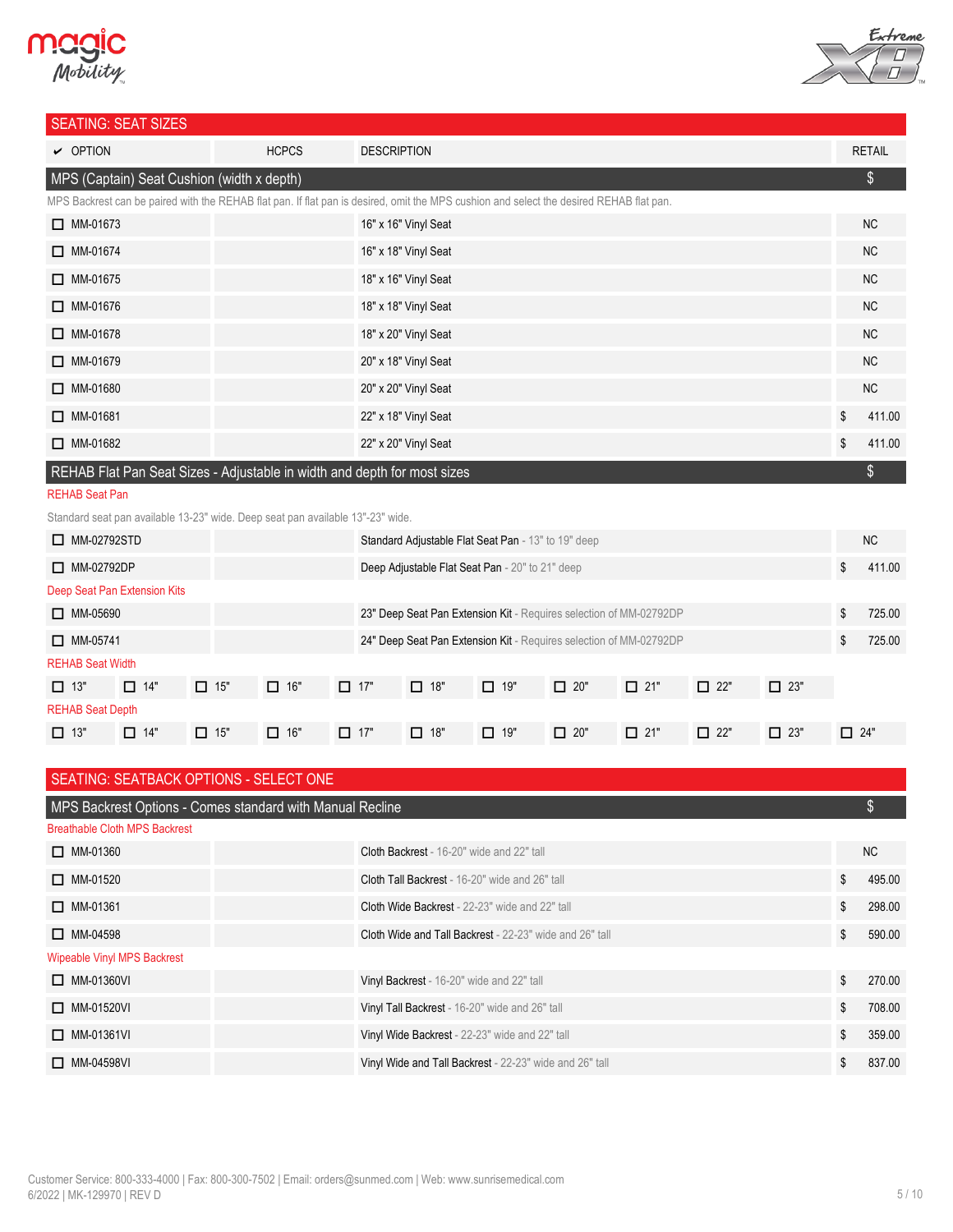



| SEATING: SEATBACK OPTIONS - SELECT ONE                                                                                                                             |              |              |                                                                                                |            |              |            |                |
|--------------------------------------------------------------------------------------------------------------------------------------------------------------------|--------------|--------------|------------------------------------------------------------------------------------------------|------------|--------------|------------|----------------|
| $\vee$ OPTION                                                                                                                                                      |              | <b>HCPCS</b> | <b>DESCRIPTION</b>                                                                             |            |              |            | <b>RETAIL</b>  |
| MPS Back Accessories                                                                                                                                               |              |              |                                                                                                |            |              |            | \$             |
| $\Box$ MM-04784                                                                                                                                                    |              |              | <b>Push Handle</b> - Needed for O2 holder, backpack, and cane holder                           |            |              |            | \$<br>141.00   |
| $\Box$ MM-02533                                                                                                                                                    |              |              | Accessory Mount - Needed for aftermarket headrest and/or attendant control                     |            |              |            | \$<br>107.00   |
| <b>REHAB Seating Backrest Options</b>                                                                                                                              |              |              |                                                                                                |            |              |            | \$             |
| Backrest will have the width of the MPS seat or plat pan. Please choose your back height. Backrest will come with 2 point hardware with a 500 lb. weight capacity. |              |              |                                                                                                |            |              |            |                |
| $\Box$ J3PA                                                                                                                                                        |              | E2613        | JAY J3 PA (Posterior) - 2.2" of lateral thoracic support - up to 20" wide                      |            |              |            | \$<br>592.00   |
| Select Back Height:                                                                                                                                                | $\Box$ 16.5" | $\Box$ 18"   | $\Box$ 19.5"                                                                                   | $\Box$ 21" | $\Box$ 22.5" | $\Box$ 24" |                |
| $\Box$ J3PAW                                                                                                                                                       |              | E2614        | JAY J3 PA (Posterior) - 2.2" of lateral thoracic support - up to 22" wide                      |            |              |            | \$<br>810.00   |
| Select Back Height:                                                                                                                                                | $\Box$ 18"   | $\Box$ 21"   |                                                                                                |            |              |            |                |
| $\Box$ J3PL                                                                                                                                                        |              | E2615        | JAY J3 PL (Posterior Lateral) - 3" of lateral thoracic support - up to 20" wide                |            |              |            | \$<br>683.00   |
| Select Back Height:                                                                                                                                                | $\Box$ 16.5" | $\Box$ 18"   | $\Box$ 19.5"                                                                                   | $\Box$ 21" | $\Box$ 22.5" | $\Box$ 24" |                |
| $\Box$ J3PD                                                                                                                                                        |              | E2620        | JAY J3 PD (Posterior Deep) - 6" of lateral thoracic support - up to 20" wide                   |            |              |            | \$<br>811.00   |
| Select Back Height:                                                                                                                                                | $\Box$ 16.5" | $\Box$ 18"   | $\Box$ 19.5"                                                                                   | $\Box$ 21" | $\Box$ 22.5" | $\Box$ 24" |                |
| MPS Backrest Options for use with REHAB Back Canes                                                                                                                 |              |              |                                                                                                |            |              |            | \$             |
| $\Box$ MM-03996                                                                                                                                                    |              |              | <b>Cloth MPS Removable Backrest - Works with REHAB back canes</b>                              |            |              |            | \$<br>1,752.00 |
| □ MM-03996VI                                                                                                                                                       |              |              | Vinyl MPS Removable Backrest - Works with REHAB back canes                                     |            |              |            | \$<br>1,752.00 |
| REHAB Flip Forward Backrest Option                                                                                                                                 |              |              |                                                                                                |            |              |            | \$             |
| MM-FLPFWD                                                                                                                                                          |              |              | <b>REHAB</b> Flip Forward Backrest Option                                                      |            |              |            | \$<br>263.00   |
| <b>REHAB Seating Cushion Options</b>                                                                                                                               |              |              |                                                                                                |            |              |            | $\frac{1}{2}$  |
| $\Box$ JION                                                                                                                                                        |              | E2607        | JAY lon                                                                                        |            |              |            | \$<br>405.00   |
| $\Box$ JU                                                                                                                                                          |              | E2607        | <b>JAY Union</b>                                                                               |            |              |            | \$<br>454.00   |
| $\Box$ JFUSION                                                                                                                                                     |              | E2622        | <b>JAY Fusion</b>                                                                              |            |              |            | \$<br>450.00   |
| Headrest Options - MPS Style                                                                                                                                       |              |              |                                                                                                |            |              |            | \$             |
| $\Box$ MM-02770                                                                                                                                                    |              | E0955        | Cloth Headrest - MPS seat back only (12" x 4.5" x 6.25")                                       |            |              |            | \$<br>365.00   |
| $\Box$ MM-02770VI                                                                                                                                                  |              | E0955        | Vinyl Headrest - MPS seat back only (12" x 4.5" x 6.25")                                       |            |              |            | \$<br>365.00   |
| Headrest Options - REHAB Style - Select Both                                                                                                                       |              |              |                                                                                                |            |              |            | \$             |
| $\Box$ J3PLSH10                                                                                                                                                    |              | E0955        | WHITMYER PLUSH Headrest Pad - Requires J3HEDX & 2533 (10" x 5")                                |            |              |            | \$<br>164.00   |
| $\Box$ J3HEDX                                                                                                                                                      |              | E1028        | WHITMYER AXYS Headrest w/ Removable Hardware - Depth adjustable 0.5" back & 7" forward         |            |              |            | \$<br>224.00   |
| <b>Armrest Style Options</b>                                                                                                                                       |              |              |                                                                                                |            |              |            | \$             |
| $\Box$ MM-ARMR                                                                                                                                                     |              |              | Removable Armrests (Post Style) - Attaches to seat pan. Height adjustable 2"                   |            |              |            | ${\sf NC}$     |
| $\Box$ MM-ARMFR                                                                                                                                                    |              |              | Flip-Up Removable Armrests (Post Style) - Attaches to base. Height adj 3" & angle adj 90°-155° |            |              |            | \$<br>391.00   |
| $\Box$ MM-ARMC                                                                                                                                                     |              |              | Cantilever Armrests (Reclining Flip Back) - Attaches to back. Height adj 4" & angle adj 90°    |            |              |            | \$<br>785.00   |
| MM-ARMC2                                                                                                                                                           |              |              | Cantilever 2 Point Quick Release Post - Attaches front of armrest to seat frame                |            |              |            | \$<br>1,042.00 |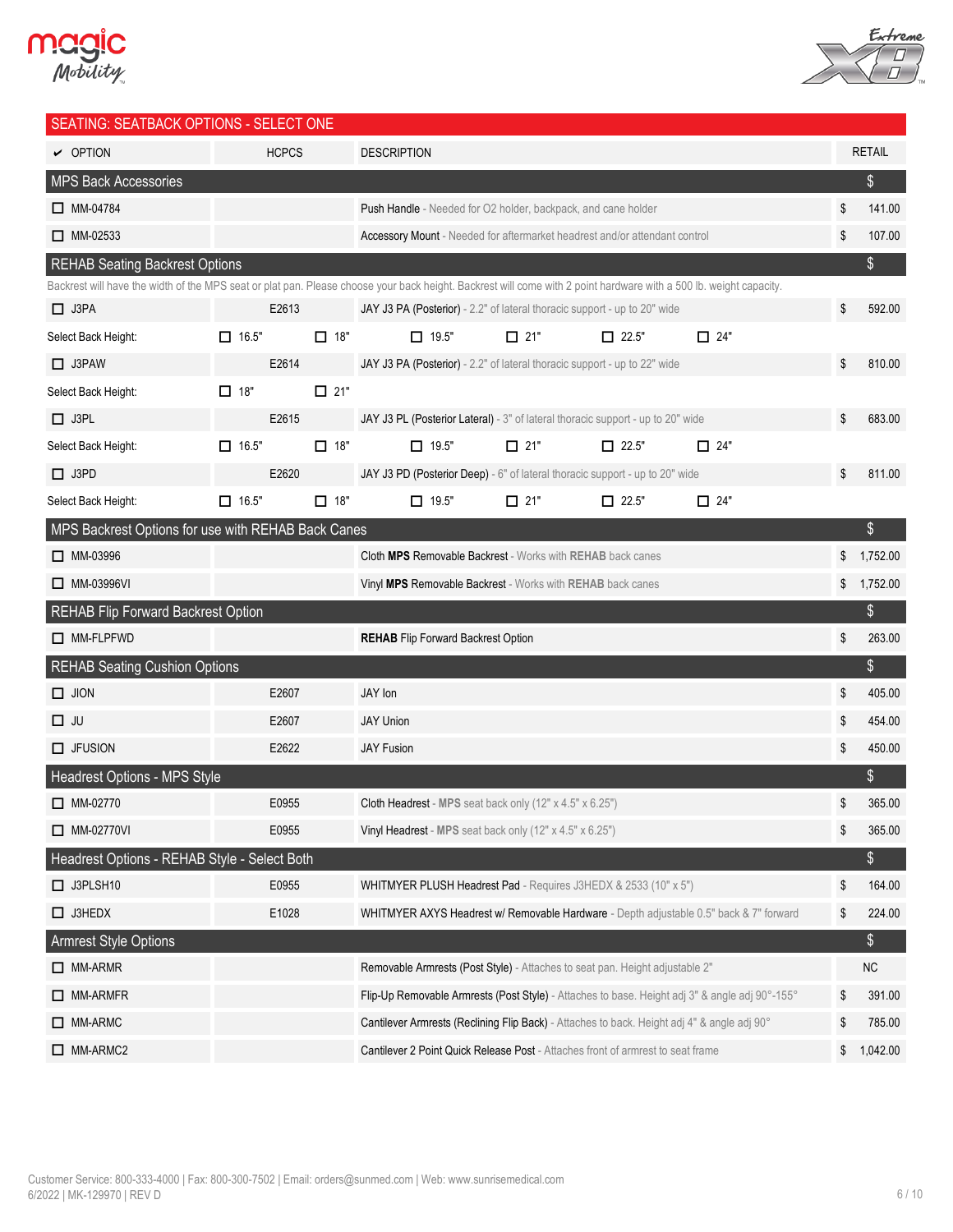



| $\sim$ OPTION<br><b>HCPCS</b><br><b>DESCRIPTION</b><br><b>RETAIL</b><br><b>Armrest Pad Options</b><br>\$<br><b>NC</b><br>MM-ARMPAD01<br>3" x 2" Desk Length Pads (Pair)<br>\$<br>MM-ARMPAD02<br>4" x 16" Tapered Pads (Pair)<br>96.00<br>MM-ARMPAD03<br>3" x 12" Rounded Leatherette Pad (Each)<br>\$<br>258.00<br>\$<br>MM-ARMPAD04<br>3" x 14" Rounded Leatherette Pad (Each)<br>258.00<br>Lateral Support Options - REHAB Seat Only<br>\$<br>\$<br>$\Box$ J3SAMNTR<br>E1028<br>Single Swing-Away Lateral Hardware - Right<br>269.00<br>$\Box$ J3SAMNTL<br>E1028<br>Single Swing-Away Lateral Hardware - Left<br>\$<br>269.00<br>\$<br>128.00<br>$\Box$ J3LAT6X4R<br>E1028<br>Single 6x4 Lateral Pad - Right | <b>SEATING: SEATBACK OPTIONS - SELECT ONE</b> |
|----------------------------------------------------------------------------------------------------------------------------------------------------------------------------------------------------------------------------------------------------------------------------------------------------------------------------------------------------------------------------------------------------------------------------------------------------------------------------------------------------------------------------------------------------------------------------------------------------------------------------------------------------------------------------------------------------------------|-----------------------------------------------|
|                                                                                                                                                                                                                                                                                                                                                                                                                                                                                                                                                                                                                                                                                                                |                                               |
|                                                                                                                                                                                                                                                                                                                                                                                                                                                                                                                                                                                                                                                                                                                |                                               |
|                                                                                                                                                                                                                                                                                                                                                                                                                                                                                                                                                                                                                                                                                                                |                                               |
|                                                                                                                                                                                                                                                                                                                                                                                                                                                                                                                                                                                                                                                                                                                |                                               |
|                                                                                                                                                                                                                                                                                                                                                                                                                                                                                                                                                                                                                                                                                                                |                                               |
|                                                                                                                                                                                                                                                                                                                                                                                                                                                                                                                                                                                                                                                                                                                |                                               |
|                                                                                                                                                                                                                                                                                                                                                                                                                                                                                                                                                                                                                                                                                                                |                                               |
|                                                                                                                                                                                                                                                                                                                                                                                                                                                                                                                                                                                                                                                                                                                |                                               |
|                                                                                                                                                                                                                                                                                                                                                                                                                                                                                                                                                                                                                                                                                                                |                                               |
|                                                                                                                                                                                                                                                                                                                                                                                                                                                                                                                                                                                                                                                                                                                |                                               |
| \$<br>$\Box$ J3LAT6X4L<br>E1028<br>Single 6x4 Lateral Pad - Left<br>128.00                                                                                                                                                                                                                                                                                                                                                                                                                                                                                                                                                                                                                                     |                                               |
| \$<br><b>Positioning Options</b>                                                                                                                                                                                                                                                                                                                                                                                                                                                                                                                                                                                                                                                                               |                                               |
| Positioning Hardware - Compatible with REHAB Seat Pan only                                                                                                                                                                                                                                                                                                                                                                                                                                                                                                                                                                                                                                                     |                                               |
| \$<br>$\Box$ MM-FDHIP<br>E1028<br>Flip Down Hip Guide Hardware - Fixed to the seat pan near the back<br>607.00                                                                                                                                                                                                                                                                                                                                                                                                                                                                                                                                                                                                 |                                               |
| \$<br>$\Box$ MM-RMHIP<br>E1028<br>Removable Hip Guide Hardware - Fixed to the seat pan near the back<br>494.00                                                                                                                                                                                                                                                                                                                                                                                                                                                                                                                                                                                                 |                                               |
| E1028<br>$\Box$ MM-RMKNE<br>Removable Knee Adductors Hardware - Fixed to the seat pan near the back<br>\$<br>494.00                                                                                                                                                                                                                                                                                                                                                                                                                                                                                                                                                                                            |                                               |
| \$<br>$\Box$ MM-FDKNE<br>E1028<br>Flip Down Knee Adductors - Fixed to the seat pan near the back<br>607.00                                                                                                                                                                                                                                                                                                                                                                                                                                                                                                                                                                                                     |                                               |
| <b>Positioning Pad</b>                                                                                                                                                                                                                                                                                                                                                                                                                                                                                                                                                                                                                                                                                         |                                               |
| $\Box$ MM-4X6PAD<br>E0956<br>4" x 6" Positioning Pad<br>\$<br>372.00                                                                                                                                                                                                                                                                                                                                                                                                                                                                                                                                                                                                                                           |                                               |
| \$<br>$\Box$ MM-4X10PAD<br>E0956<br>4" x 10" Positioning Pad<br>372.00                                                                                                                                                                                                                                                                                                                                                                                                                                                                                                                                                                                                                                         |                                               |
| <b>Positioning Pad Accessories</b>                                                                                                                                                                                                                                                                                                                                                                                                                                                                                                                                                                                                                                                                             |                                               |
| 4" x 6" Gel Cover<br>\$<br>$\Box$ MM-4X6GEL<br>E0956<br>270.00                                                                                                                                                                                                                                                                                                                                                                                                                                                                                                                                                                                                                                                 |                                               |
| \$<br><b>Chest Harness Options</b>                                                                                                                                                                                                                                                                                                                                                                                                                                                                                                                                                                                                                                                                             |                                               |
| $\Box$ MM-SH120M-B2<br>E0960<br>Bodypoint Monoflex Medium Chest Strap - Pad 3.5" x 18.5" (total length 49.5")<br>151.00<br>\$                                                                                                                                                                                                                                                                                                                                                                                                                                                                                                                                                                                  |                                               |
| MM-SH120L-B2<br>E0960<br>Bodypoint Monoflex Large Chest Strap - Pad 3.5" x 21.5" (total length 52.5")<br>\$<br>151.00                                                                                                                                                                                                                                                                                                                                                                                                                                                                                                                                                                                          |                                               |
| Healthwares Padded Butterfly Positioning Chest Strap - 7" at chest<br>MM-50-CH110<br>E0960<br>\$<br>174.00                                                                                                                                                                                                                                                                                                                                                                                                                                                                                                                                                                                                     |                                               |
| $\Box$ MM-SH331L-B1<br>\$<br>236.00<br>E0960<br>Bodypoint Stayflex Butterfly Harness - 3.5" at chest                                                                                                                                                                                                                                                                                                                                                                                                                                                                                                                                                                                                           |                                               |
| \$<br>Pelvic Positioning Options - Select One                                                                                                                                                                                                                                                                                                                                                                                                                                                                                                                                                                                                                                                                  |                                               |
| <b>Pelvic Positioning</b>                                                                                                                                                                                                                                                                                                                                                                                                                                                                                                                                                                                                                                                                                      |                                               |
| <b>NC</b><br>$\Box$ MM-33140<br>E0978<br>Therafin Push Button Seat Restraint - 2" x 64"                                                                                                                                                                                                                                                                                                                                                                                                                                                                                                                                                                                                                        |                                               |
| $\Box$ MM-33148<br>E0978<br>Therafin Extra Large Push Button Seat Restraint - 2" x 80"<br>\$<br>57.00                                                                                                                                                                                                                                                                                                                                                                                                                                                                                                                                                                                                          |                                               |
| \$<br>$\Box$ MM-ABSB<br>E0978<br>Therafin Airline Buckle Seat Restraint - 2" x 80"<br>146.00                                                                                                                                                                                                                                                                                                                                                                                                                                                                                                                                                                                                                   |                                               |
| K0108<br>MM-EB205-L62<br>Bodypoint Evoflex Pelvic Stabilizer - Requires HW312-KIT. Sitting hip width 14-18"<br>\$<br>107.00                                                                                                                                                                                                                                                                                                                                                                                                                                                                                                                                                                                    |                                               |
| \$<br>MM-WC19SB6K<br>E0978<br>Crash Tested Seat Belt Kit - 600mm<br>938.00                                                                                                                                                                                                                                                                                                                                                                                                                                                                                                                                                                                                                                     |                                               |
| E0978<br>\$<br>MM-WC19SB7K<br>Crash Tested Seat Belt Kit - 700mm<br>938.00                                                                                                                                                                                                                                                                                                                                                                                                                                                                                                                                                                                                                                     |                                               |
| <b>Pelvic Positioning Options</b>                                                                                                                                                                                                                                                                                                                                                                                                                                                                                                                                                                                                                                                                              |                                               |
| \$<br>$\Box$ MM-HW312-KIT<br>Hardware for Bodypoint Pelvic Stabilizer<br>79.00<br>\$<br>$\Box$ MM-EBE100<br>Extension for Bodypoint Evoflex Pelvic Stabilizer<br>47.00                                                                                                                                                                                                                                                                                                                                                                                                                                                                                                                                         |                                               |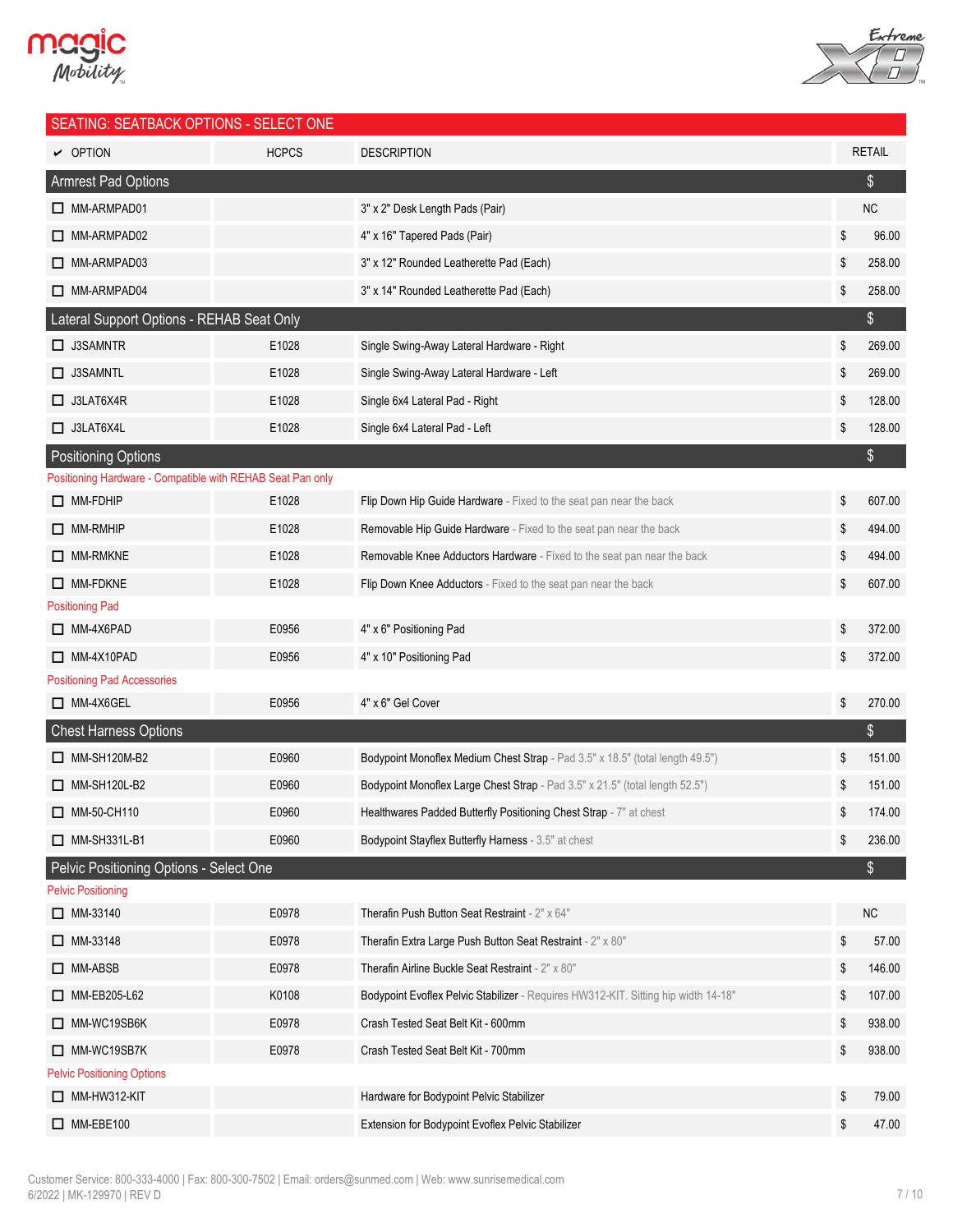# **Magic**<br>Mobility



| <b>LEGREST OPTIONS</b>                         |              |                                                                                                                                                                                 |                |
|------------------------------------------------|--------------|---------------------------------------------------------------------------------------------------------------------------------------------------------------------------------|----------------|
| $\triangleright$ OPTION                        | <b>HCPCS</b> | <b>DESCRIPTION</b>                                                                                                                                                              | <b>RETAIL</b>  |
| <b>Fixed Legrest</b>                           |              |                                                                                                                                                                                 | $\frac{1}{2}$  |
| <b>Fixed Center Mount Legrest</b>              |              |                                                                                                                                                                                 |                |
| $\Box$ MM-040531                               | K0040        | X8 - Center Mount with Flip-Up Footplate - 1 Piece Footplate - height adjustable                                                                                                | \$<br>404.00   |
| $\Box$ MM-040532                               | K0040        | X8 - Center Mount with Flip-Up Footplate - 2 Piece Footplate - height adjustable                                                                                                | \$<br>404.00   |
| <b>Swing-Away Legrest</b>                      |              |                                                                                                                                                                                 |                |
| $\Box$ MM-03528                                | K0040        | Side Mount Swing Away Legrest - 2 Piece flip-up footplate (8.5" x 6"). 13" height adjustable                                                                                    | \$<br>706.00   |
| Fixed Center Mount Legrest Calf Pad Options    |              |                                                                                                                                                                                 | \$             |
| $\Box$ MM-05547SM                              | E0995        | Fixed Center Mount Calf Pads - Small - With breathable fabric (13-15")                                                                                                          | \$<br>511.00   |
| $\Box$ MM-05547ME                              | E0995        | Fixed Center Mount Calf Pads - Medium - With breathable fabric (16-19")                                                                                                         | \$<br>511.00   |
| □ MM-05547LG                                   | E0995        | Fixed Center Mount Calf Pads - Large - With breathable fabric (20-23")                                                                                                          | \$<br>511.00   |
| <b>Fixed Legrest Positioning Strap Options</b> |              |                                                                                                                                                                                 | $\frac{1}{2}$  |
| $\Box$ MM-SP102M                               | K0039        | Bodypoint Medium Calf Strap - Side mount only. Length 36" and width 3.5"                                                                                                        | \$<br>107.00   |
| $\Box$ MM-SP102L                               | K0039        | Bodypoint Large Calf Strap - Side mount only. Length 40" and width 3.5"                                                                                                         | \$<br>124.00   |
| $\Box$ MM-04597                                | E0951        | Heel and Side Support - Attaches to the footplate stem and footplate                                                                                                            | \$<br>584.00   |
| MM-50-SR230                                    | E0952        | Foot Strap - 1.5" wide strap                                                                                                                                                    | \$<br>79.00    |
| <b>Power Elevating Legrest</b>                 |              |                                                                                                                                                                                 | \$             |
| <b>Center Mount Power Elevating Legrest</b>    |              |                                                                                                                                                                                 |                |
| $\Box$ MM-05765                                | E1012        | X8 - Center Mount Power Elevating - 1 Piece footplate - Includes calf pads (11" x 11.5")                                                                                        | 3,708.00       |
| $\Box$ MM-06639                                | E1012        | X8 - Center Mount Power Elevating - 2 Piece footplate - Includes calf pads (5" x 10.5")                                                                                         | \$<br>3,595.00 |
| <b>Swing-Away Power Elevating Legrest</b>      |              |                                                                                                                                                                                 |                |
| $\Box$ MM-03526                                | E1010        | Side Mount Power Elevating Legrest - Swing away legrest with flip-up 2" height adj footplate<br>Must be ordered with MM-SFCK or MM-MFCK depending on number of options selected | \$<br>4,045.00 |
| Power Legrest Positioning Options              |              |                                                                                                                                                                                 | \$             |
|                                                |              | 2" Metal Heel Guards for 2 Piece Footplates                                                                                                                                     |                |
| $\Box$ MM-05324                                | K0042        | Requires MM-06636 or MM-03526. May not fit with all seat sizes                                                                                                                  | \$<br>753.00   |
| $\Box$ MM-827A                                 | E0952        | Foot Straps for 2 Piece Footplates (Pair) - 11-14"                                                                                                                              | \$<br>79.00    |
| $\Box$ MM-HL                                   | E0951        | Heel Loops - Attaches to the footplate. Length 11.5-13" and Width 1"                                                                                                            | \$<br>112.00   |
|                                                |              |                                                                                                                                                                                 |                |
| <b>ELECTRONICS</b>                             |              |                                                                                                                                                                                 |                |

| Joystick                                         |       |                                                                        |    |           |
|--------------------------------------------------|-------|------------------------------------------------------------------------|----|-----------|
| MM-PG-JSMLEDL                                    |       | <b>LED R-net Joystick</b> - No LCD display or mono jacks               |    | <b>NC</b> |
| $\Box$ MM-PG-JSMD                                |       | <b>Color LCD Joystick</b> - With mono jack ports for external switches | S. | 354.00    |
| MM-PG-JSM2IRBT                                   |       | Infra-Red Color LCD Joystick with Bluetooth                            | \$ | 528.00    |
| Expandable Power Module - Must Select Both Items |       |                                                                        |    |           |
| $\Box$ MM-PM120                                  | E2377 | R-net 120 amp Expandable Controller                                    | \$ | 731.00    |
| $\Box$ MM-PG-SL                                  | E2313 | R-net Harness for Expandable Controller                                |    | 511 00    |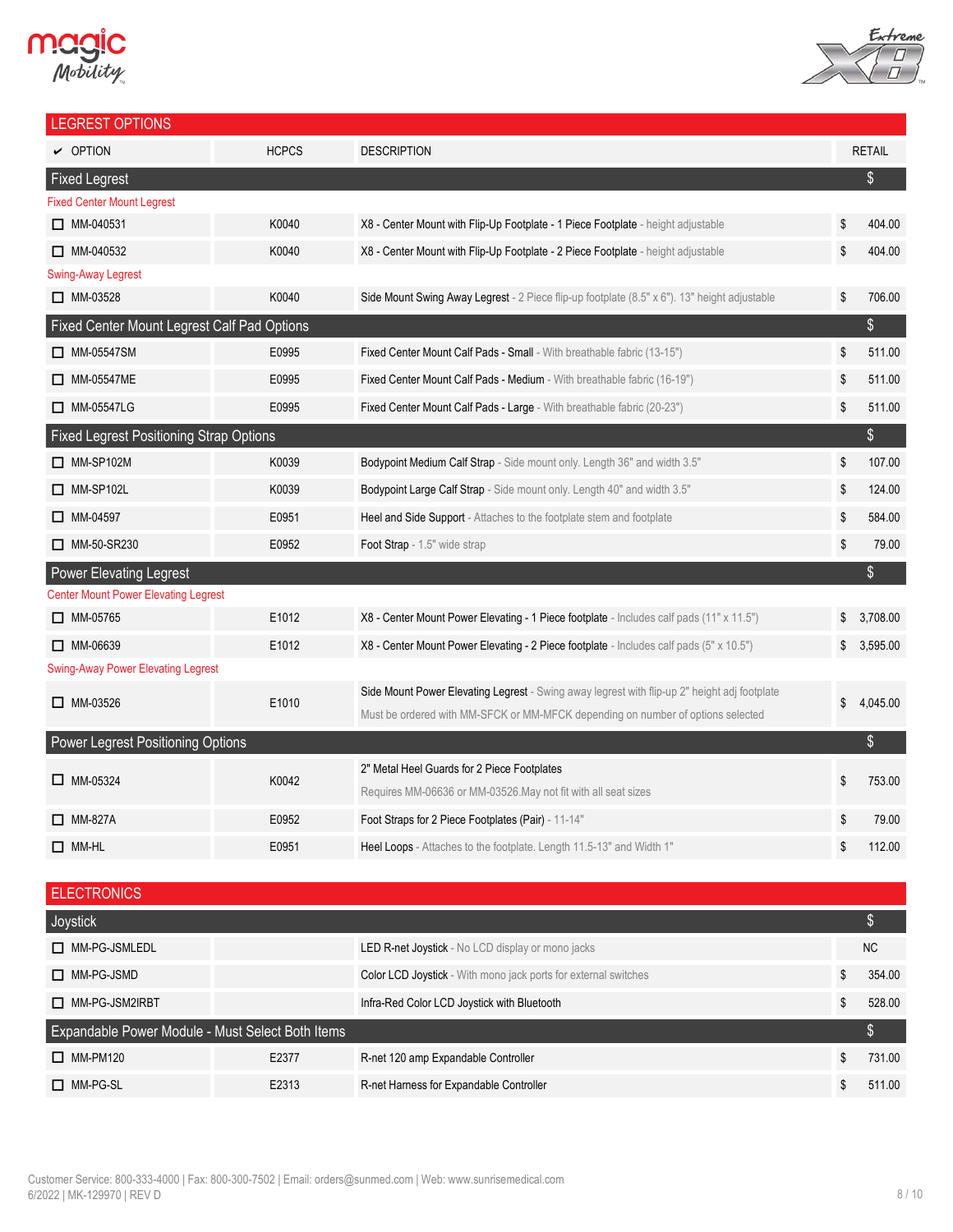# **Magic**<br>Mobility



| <b>ELECTRONICS</b>                                  |              |                                                                                           |    |               |
|-----------------------------------------------------|--------------|-------------------------------------------------------------------------------------------|----|---------------|
| $\sim$ OPTION                                       | <b>HCPCS</b> | <b>DESCRIPTION</b>                                                                        |    | <b>RETAIL</b> |
| Joystick Handle Type                                |              |                                                                                           |    | $\frac{1}{2}$ |
| Comes standard with PG Cone-Shaped Joystick Handle. |              |                                                                                           |    |               |
| $\Box$ MM-PC101B                                    | E2323        | Bodypoint U-Shaped Joystick Handle - 3"                                                   | \$ | 169.00        |
| $\Box$ MM-PC102B                                    | E2323        | Bodypoint U-Shaped Joystick Handle - 4"                                                   | \$ | 169.00        |
| $\Box$ MM-PC110B                                    | E2323        | Bodypoint Grooved Mushroom Joystick Handle                                                | \$ | 158.00        |
| Joystick Mount                                      |              |                                                                                           |    | \$            |
| □ MM-03069R                                         |              | Fixed Joystick Mount - Right - Depth adjustable 8.25"                                     |    | NC            |
| MM-03069L                                           |              | Fixed Joystick Mount - Left - Depth adjustable 8.25"                                      |    | NC            |
| $\Box$ MM-04607                                     | E1028        | Swing-Away Joystick Mount - Right - Includes latch to lock in the forward position        | \$ | 562.00        |
| $\Box$ MM-04608                                     | E1028        | Swing-Away Joystick Mount - Left - Includes latch to lock in the forward position         | S  | 562.00        |
| $\Box$ MM-JMMIDR                                    | E1028        | Stealth Midline Joystick Mount - Right - 2 position mount (Rotation 0° - 180°)            | \$ | 1,360.00      |
| $\Box$ MM-JMMIDL                                    | E1028        | Stealth Midline Joystick Mount - Left - 2 position mount (Rotation 0° - 180°)             | \$ | 1,360.00      |
| Joystick Accessories                                |              |                                                                                           |    | \$            |
| □ MM-03330AM                                        | E2331        | Attendant Control Joystick for MPS Seating with Mounting Kit                              | \$ | 1,882.00      |
| □ MM-03329AM                                        | E2331        | Attendant Control Joystick for REHAB Seating with Mounting Kit                            | \$ | 1,882.00      |
| $\Box$ 139920                                       |              | Tash Buddy Button - Outer edge force 3.4 oz. Center force 7 oz. (D:2.5" & H:0.7")         | \$ | 174.00        |
| $\Box$ MM-ESBLK                                     |              | Egg Switch - Requires CPS9. Single function push button, scroll through modes or profiles | \$ | 146.00        |
| MM-CPS0-L-HW                                        |              | Swing-Away Egg Switch Hardware                                                            | \$ | 449.00        |
| Omni 2                                              |              |                                                                                           |    | $\frac{1}{2}$ |
| $\Box$ MM-05436R                                    |              | OMNI 2 Display - Right - For alternative drive systems                                    |    | \$2,708.00    |
| $\Box$ MM-05436L                                    |              | <b>OMNI 2 Display - Left - For alternative drive systems</b>                              | \$ | 2,708.00      |
| <b>Alternative Drive Controls</b>                   |              |                                                                                           |    | \$            |
| $\Box$ MM-HDR-4M-S-C                                | E2327        | Switch-It Head Array - Three switch head array                                            | \$ | 5,955.00      |
| $\Box$ MM-03335                                     | E2373        | Chin Control for <b>MPS</b> Seating System with Mount                                     |    | 3,764.00      |
| $\Box$ MM-03540                                     | E2373        | Chin Control for REHAB Seating System with Mount                                          | \$ | 3,764.00      |